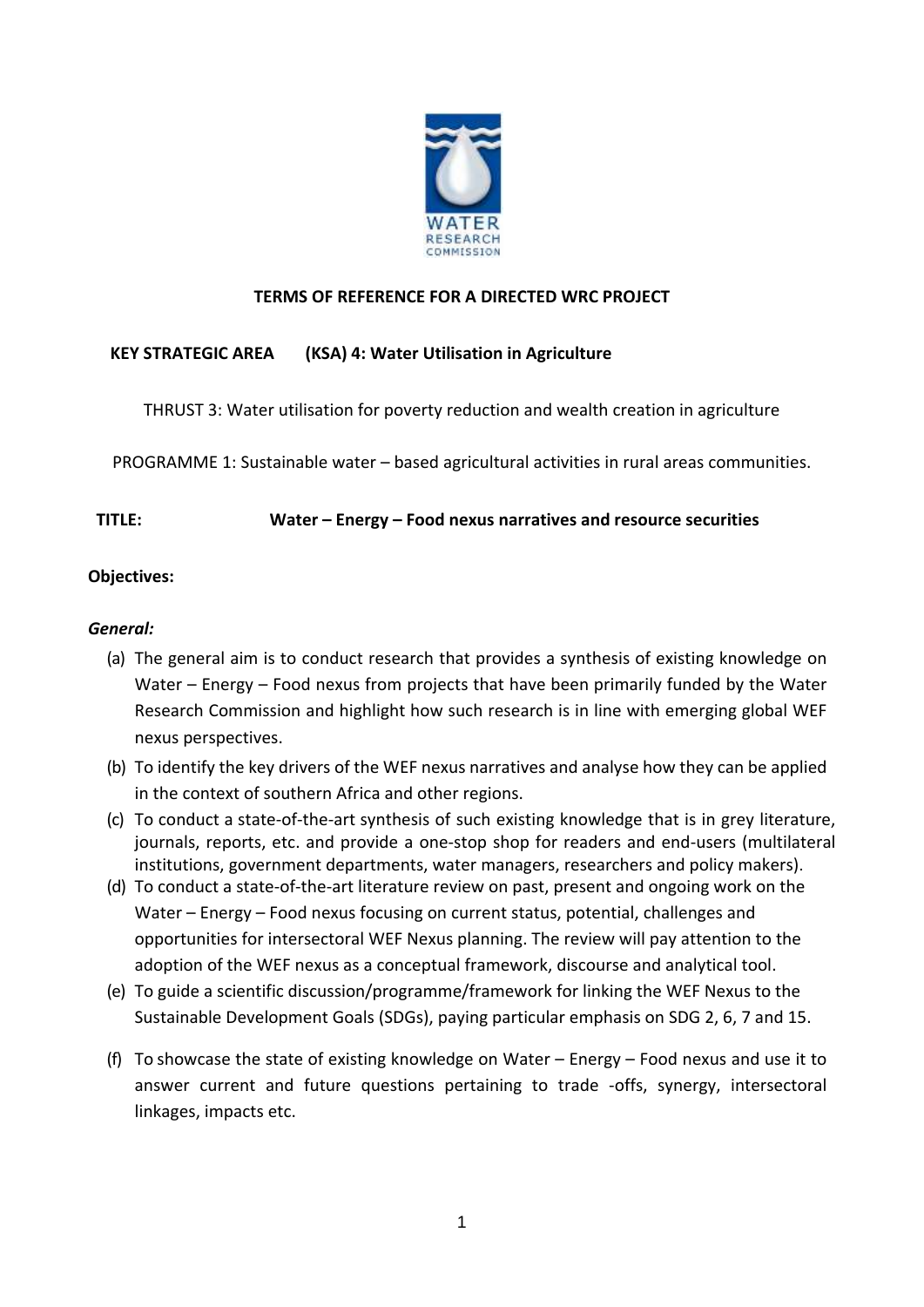## *Specific Objectives:*

- 1. To identify the research (grey literature, journal publications, reports, popular articles, etc.) that have emanated from research funded by the Water Research Commission post-2012 as well as other initiatives in the region and elsewhere.
- 2. To convene a national stakeholder workshop including researchers who have been funded by the WRC during and before this period to identify key research questions that have been addressed and develop guidelines for writing a book that will provide a synthesis of the existing knowledge as a one stop knowledge shop.
- 3. To identify lead researchers who will contribute to the project and to coordinate the submissions from the different researchers and develop a draft report/knowledge synthesis addressing key areas related to Water – Energy – Food nexus issues.

# **Rationale:**

In response to the global trend in adopting the WEF nexus approach, in 2012, the Water Research Commission (WRC) initiated its WEF Nexus Lighthouse with a goal to start championing water, energy and food planning and development for South Africa, in particular, and southern Africa in general, in an integrated and sustainable manner. Since then, the WRC through its Research & Development (R&D) branch, has organised various activities under the banner of this lighthouse. Since then, the WEF nexus has evolved into an important framework attracting global attention. The concept presents an opportunity to promote integrated planning in a sustainable manner. It also presents a framework for directly achieving some of the SDGs, such as Goals 2 (zero hunger), 6 (clean water and sanitation) 7 (affordable and clean energy), and 15 (life on land) with indirect potential to achieve SDGs 1 (no poverty), 8 (decent work and economic development) and 9 (industry, innovation and infrastructure) through innovations linked to WEF nexus resource utilisation, development and management. The WRC, for its part, will continue to drive research, development and innovation linked to knowledge generation on the WEF nexus. The translation of this knowledge into an actionable plan that can be adopted by policy makers remains the next frontier.

As a knowledge generation organisation the WRC has a responsibility to drive alignment of its thrusts and programmes or focus areas linked with national priorities such as the National Development Plan (NDP) and other policies. As a country, South Africa has a responsibility to champion the WEF nexus regionally and strives to be a global leader in research and development. The challenges that South Africa and the region are facing require innovative solutions to move forward, build resilience and attain the 2030 Global Agenda for Sustainable Development. One such approach is the WEF nexus approach, which is envisaged to provide decision support tools to deal with the following challenges, among others: These include, but are not exclusive to:

- (i) the poverty-unemployment-inequality nexus
- (ii) rapid population growth,
- (iii) rural to urban migration due to the poor performance of the agriculture sector and other push-factors,